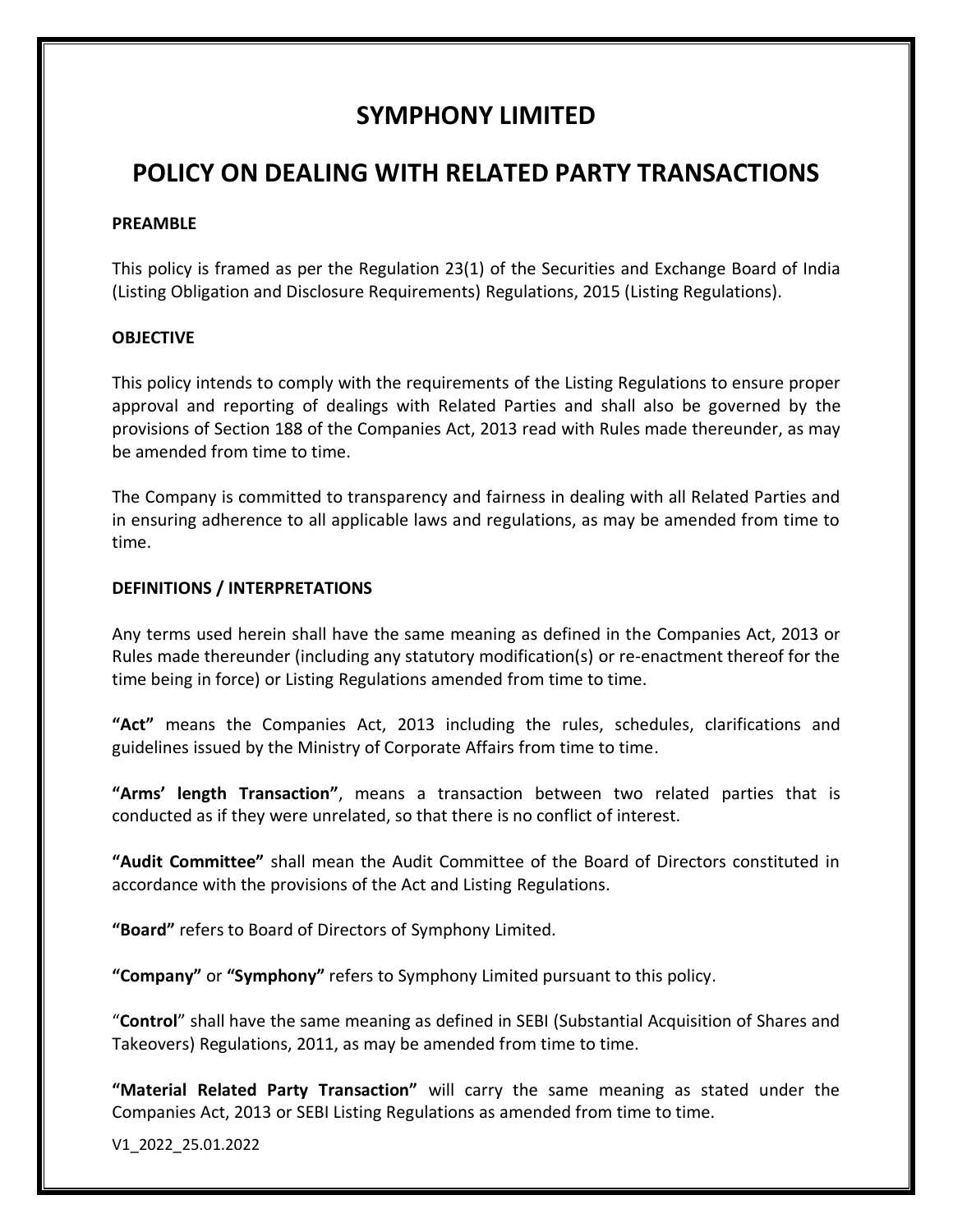**"Material Modifications**" means variance of 25% or more in value or quantity of the related party transaction previously approved by the Audit Committee or by the members of the Company or such other criteria as may be defined by the Audit Committee from time to time.

"**Related Party**" will carry the meaning as stated under the Companies Act, 2013 or SEBI Listing Regulations as amended from time to time.

"**Related Party Transaction**" will carry the meaning as stated under the Companies Act, 2013 or SEBI Listing Regulations as amended from time to time.

### **OMNIBUS APPROVAL TO RELATED PARTY TRANSACTIONS**

The Audit Committee may grant omnibus approval for Related Party Transactions proposed to be entered by the Company subject to the following conditions:-

- 1. The Committee and the Board will lay down the criteria for granting the omnibus approval in line with this policy.
- 2. The Committee should satisfy itself the need for such omnibus approval and that such approval is in the interest of the Company.
- 3. Such omnibus approval shall specify:
	- a. Name/s of the Related Party, Nature of transaction, Period of transaction, Maximum amount of transaction that can be entered into with related party.
	- b. The indicative base price/ current contracted price and formula for variation in price, if any.
	- c. Other conditions which the Committee deems fit.
- 4. Where the need for Related Party Transaction cannot be foreseen and the details as per above point no. 3 are not available, the Committee can give omnibus approval for such transactions subject to their value not exceeding Rs. 1 crore per transaction.
- 5. The Committee will review on a quarterly basis, the details of all related party transactions entered into by the Company pursuant to each of the omnibus approval given.
- 6. Such omnibus approvals shall be valid for a period of not exceeding one year and shall require fresh approvals after expiry of one year. The Committee will consider and review the omnibus approvals for every financial year in the last quarter meeting of preceding financial year.